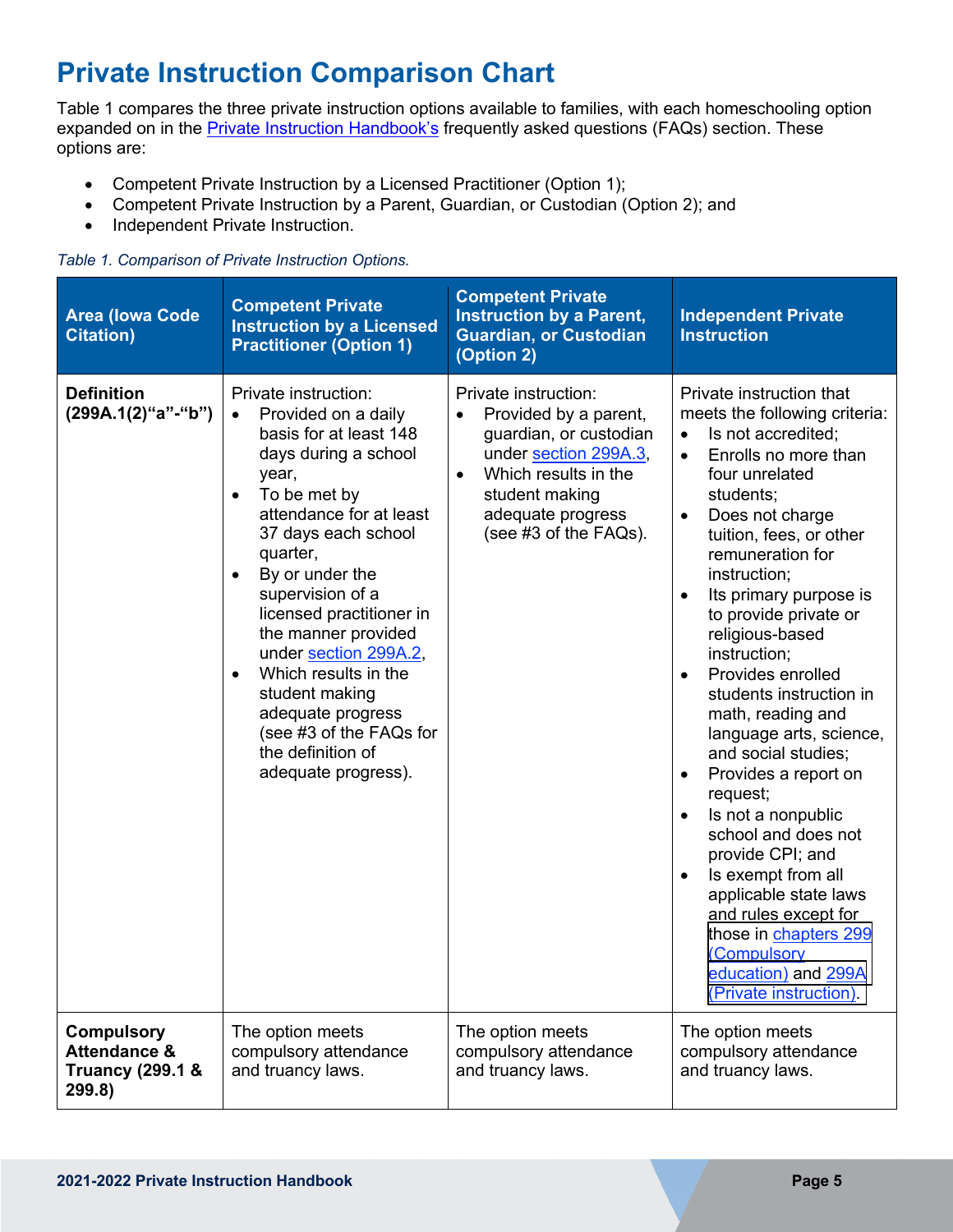| <b>Area (lowa Code)</b><br><b>Citation</b> )                                                             | <b>Competent Private</b><br><b>Instruction by a Licensed</b><br><b>Practitioner (Option 1)</b>                                                                                                                                                                                                                                                                                     | <b>Competent Private</b><br><b>Instruction by a Parent,</b><br><b>Guardian, or Custodian</b><br>(Option 2)                                                                                                                                                                                                                        | <b>Independent Private</b><br><b>Instruction</b>                                                                                                                                                                                                                                                                                                    |
|----------------------------------------------------------------------------------------------------------|------------------------------------------------------------------------------------------------------------------------------------------------------------------------------------------------------------------------------------------------------------------------------------------------------------------------------------------------------------------------------------|-----------------------------------------------------------------------------------------------------------------------------------------------------------------------------------------------------------------------------------------------------------------------------------------------------------------------------------|-----------------------------------------------------------------------------------------------------------------------------------------------------------------------------------------------------------------------------------------------------------------------------------------------------------------------------------------------------|
| Reporting (299.4,<br>299A.1(2)"b"(6), &<br>299A.3)                                                       | The parent, guardian, or<br>custodian:<br>Must submit Form A to<br>$\bullet$<br>the district by<br>September 1 of the<br>year of enrollment.<br>Must provide proof of<br>$\bullet$<br>academic eligibility if<br>dually enrolled for<br>certain activities.                                                                                                                        | The parent, guardian, or<br>custodian:<br>May (must, if dually<br>$\bullet$<br>enrolled) submit Form<br>A to the district by<br>September 1 of the<br>year of enrollment.<br>Must, if dually enrolled,<br>$\bullet$<br>provide evidence of<br>adequate annual<br>progress (see the CPI<br><b>Annual Evaluation</b><br>Flowchart). | The parent, guardian, or<br>custodian <i>may</i> provide,<br>upon written request from<br>their resident district's<br>superintendent or the<br>Department's director, a<br>report identifying the<br>primary instructor, location,<br>name of the authority<br>responsible for the IPI, and<br>names of the enrolled<br>students.                  |
| <b>Immunizations</b><br>and Health<br><b>Screening</b><br>(135.105D &<br>139A.8)                         | The parent, guardian,<br>$\bullet$<br>or custodian <i>must</i><br>attach to Form A<br>evidence of<br>immunizations or a<br>notarized exemption<br>during the first year.<br>The student <i>must</i> have<br>$\bullet$<br>a blood lead test.                                                                                                                                        | The parent, guardian,<br>$\bullet$<br>or custodian may<br>(must, if dually<br>enrolled) attach to<br>Form A evidence of<br>immunizations or a<br>notarized exemption for<br>the first year.<br>The student <i>must</i> have<br>$\bullet$<br>a blood lead test.                                                                    | The parent, guardian,<br>$\bullet$<br>or custodian is not<br>required to provide<br>proof of immunization<br>or a notarized<br>exemption.<br>The student is not<br>$\bullet$<br>required to have a<br>blood lead test.                                                                                                                              |
| <b>Evaluations for</b><br><b>Adequate Annual</b><br><b>Progress (299.4,</b><br>299A.1(2)"b" &<br>299A.4) | The supervising<br>$\bullet$<br>teacher must monitor<br>the student for<br>adequate annual<br>progress.<br>The district or area<br>٠<br>education agency<br>(AEA) must provide<br>access to one courtesy<br>standardized<br>assessment at no cost<br>and without requiring<br>dual enrollment.<br>The HSAP may require<br>$\bullet$<br>assessment as a<br>condition of enrollment. | The student <i>must</i> be<br>$\bullet$<br>evaluated annually and<br>report results to the<br>district by August 1 of<br>the year of instruction.<br>The district or AEA<br>$\bullet$<br>must provide access to<br>one courtesy<br>standardized<br>assessment at no cost<br>and without requiring<br>dual enrollment.             | The student is not<br>$\bullet$<br>required to be annually<br>evaluated or to report<br>results to the district.<br>The district <i>must</i><br>$\bullet$<br>provide a courtesy<br>standardized<br>assessment at no cost<br>if the parent, guardian,<br>or custodian requests it<br>and provides the<br>district with sufficient<br>advance notice. |
| <b>Dual Enrollment</b><br>(299A.8)                                                                       | The student <i>may</i> dual<br>enroll in the district for<br>academics, special<br>education, and/or<br>extracurricular activities<br>(e.g., athletics). If dually<br>enrolled, the student must<br>file Form A with the district.                                                                                                                                                 | The student <i>may</i> dual<br>enroll in the district for<br>academics, special<br>education, and/or<br>extracurricular activities<br>(e.g., athletics). If dually<br>enrolled, the student must<br>file Form A with the district.                                                                                                | The student cannot dual<br>enroll in the district for<br>academics, special<br>education, or<br>extracurricular activities<br>(e.g., athletics).                                                                                                                                                                                                    |